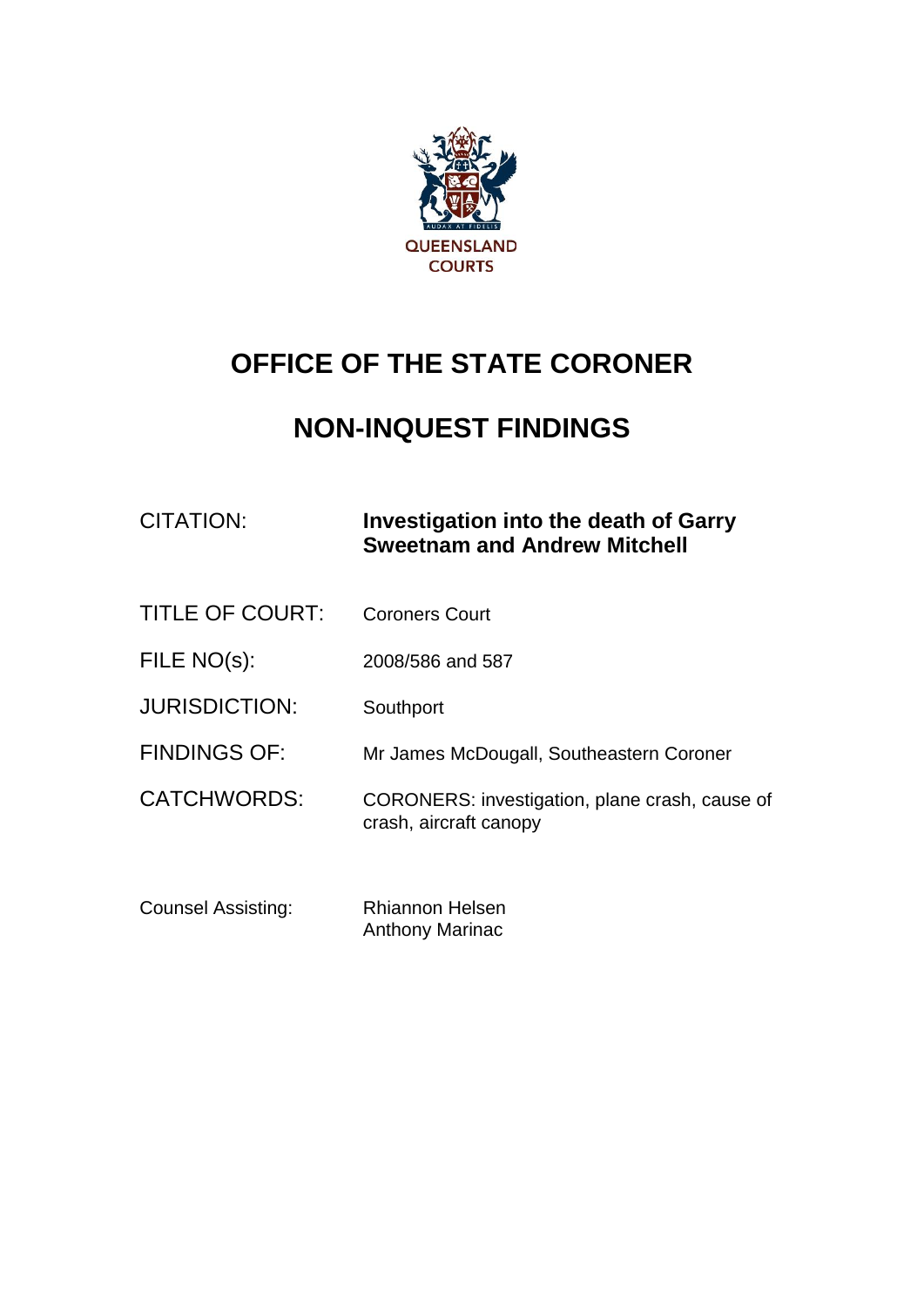Mr Garry Sweetnam was 49 years of age at the time of his death. He worked as an engineer for Zenith Zodiac Australia, a company which imported, constructed and sold home made kit aircraft.

Mr Andrew James Mitchell was 33 years of age at the time of his death. He was an experienced aircraft operator and a good friend of Mr Sweetnam.

On 7 March 2008, Mr Sweetnam and Mr Mitchell decided to take a short flight around the Gold Coast in a two-seater Zenith Zodiac CH601 XL aircraft (Reg. VH-ZRS). Mr Sweetnam was responsible for operating the aircraft. Prior to take off, Mr Sweetnam advised Air Traffic Control that the flight was to include some aerobatic manoeuvres.

At around 3:55pm, Mr Sweetnam and Mr Mitchell left from the Coolangatta airport. The aircraft initially tracked to the south west as it left the Gold Coast Airport before turning and tracking north along the coast. At 4:02pm, the aircraft conducted one 360 degree flat turn, which took approximately 26 seconds. Shortly afterwards, a rapid reduction in height without a build up of speed occurred. Radar contact was lost at 4:03:27pm whilst the aircraft was at a height of 4,200 feet above sea level.

The aircraft subsequently impacted the ocean approximately half a nautical mile offshore from Surfers Paradise. Impact occurred in a left wing down, nose low altitude before subsequently sinking to the bottom of the ocean in 17m of water. The crash was witnessed by a number of persons on the beach at the time, as well as lifeguards in the area. Pieces of the canopy were found strewn on the shore.

### *Police investigation*

#### **Recovery of the wreckage**

At around 4:10pm on 7 March 2008, police were notified of an aircraft crash into the ocean near Narrowneck at Main Beach. Senior Constable Bruce Kolkka and Constable Jason McGuiness of the Gold Coast Water Police attended. Upon arrival, they observed an oil/fuel slick on the top of the water. Senior Constable Kolkka deployed a datum buoy and anchor to mark the spot.

Prior to police arrival, lifeguards had collected a number of items from the plane which had floated to the surface. These items were subsequently provided to police. Civilians and lifeguards who were sitting on the beach at the time of the crash, also collected debris from the aircraft which had fallen on the beach and grass in front of the Surf Life Saving Club. A large piece of plastic was seen to land on the roof of the Surf Life Saving Club. Witnesses describe seeing the aircraft travelling at a fast speed in a *spiral motion* before crashing into the ocean.

Coastguard and Volunteer Marine Rescue vessels conducted a search for signs of survivors and other pieces of wreckage. The search was abandoned when light faded and all vessels left the area.

Police subsequently obtained details of the aircraft and the identities of the two male persons onboard. A chart was marked with the splash point and a search plan was developed. All property located was listed and photographed. Assistance was also requested from the Police Dive Squad.

Police note that it was difficult to determine the distance and bearing of the location of the aircraft crash from the beach as no reference points were available.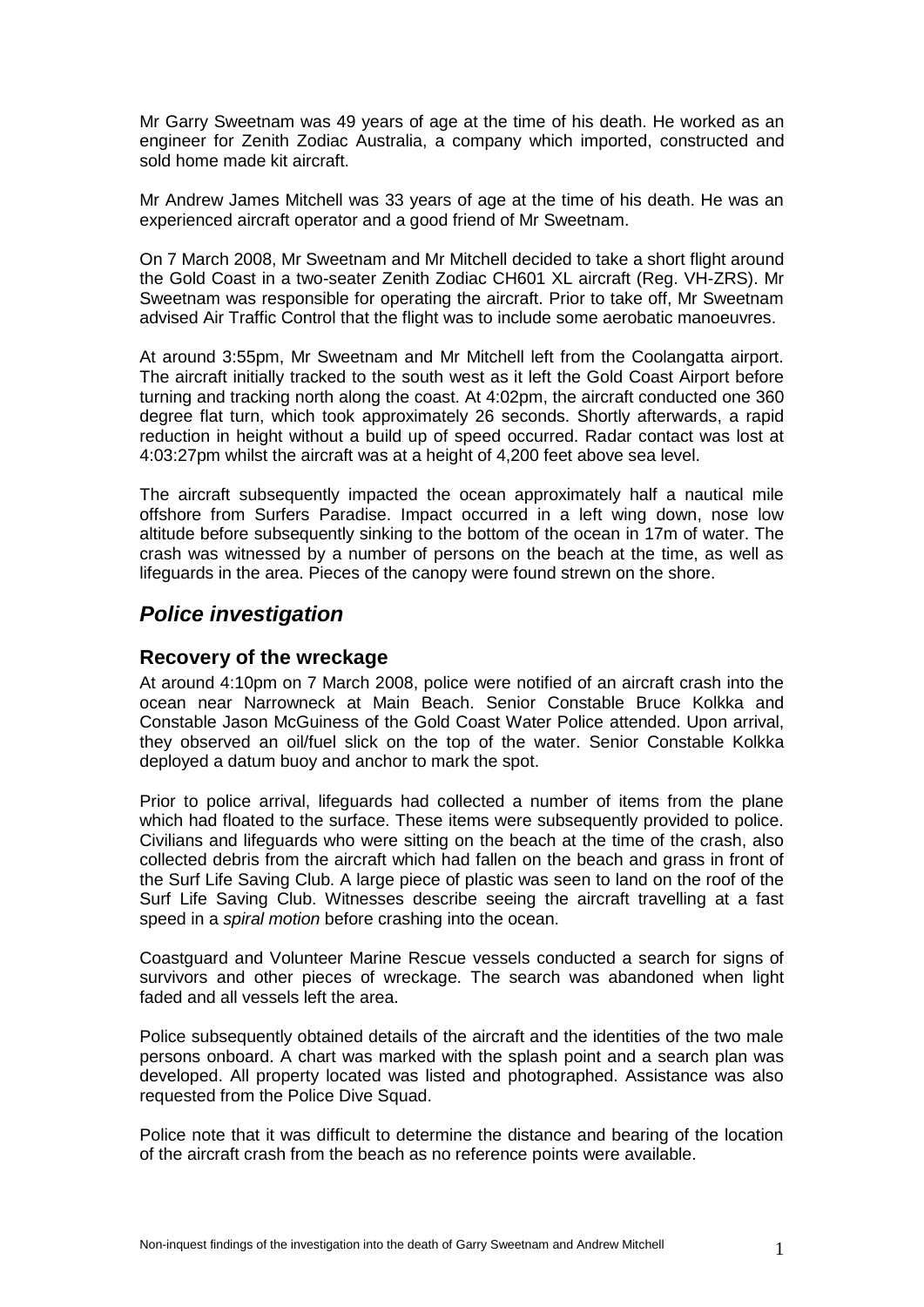Between 8 and 12 March 2008, police conducted an extensive search, including the use of sonar equipment and police divers. The search was hampered by weather and surf conditions, and ultimately divers from a private vessel identified the wreckage. Police recovered the bodies on that day, and the remaining components of aircraft wreckage in the next two days.

#### **Autopsy results**

Dr Nathan Milne conducted autopsies on both bodies on 13 March 2008. Histology and toxicology tests were also undertaken. Both bodies were significantly decomposed, and both deceased were identified from dental records. Both of the deceased suffered from multiple, serious bone fractures and multiple lacerations of various organs, consistent with the impact of the aircraft into the water. Neither of the deceased had any drugs or alcohol in their system at the time of their death.

Dr Milne expressed the view that it was unlikely that either of the deceased had preexisting conditions likely to have caused their death prior to the crash; and given the severity of their injuries, they are unlikely to have drowned after the cockpit unit became submerged.

#### **QPS interim coronial report**

On 13 March 2008, the State Coroner ordered police to undertake a full police investigation into Mr Sweetnam and Mr Mitchell's deaths. Senior Constable Bruce Kolkka of the Gold Coast Water Police was the investigating officer. In the event, a multi-agency investigation was undertaken, primarily with Recreation Aviation Australia (RAA), who in turn was assisted by the Australian Transport Safety Bureau (ATSB). Subsequently, Senior Constable Kyle Hutchinson was tasked with completing the coronial report on the incident. An Interim Report was submitted on 9 June 2009. It should be noted that the interim report was provided before RAA's report was completed. A final coronial report has not been submitted by the QPS.

The Interim Report notes that prior to Mr Sweetnam and Mr Mitchell taking flight, a radio transmission to Air Traffic Control suggested that the flight was to include some aerobatic type manoeuvres adjacent to Jupiter's Casino.

The Interim Report indicates that video footage taken from a camera linked to an internet website, Coastalwatch, showed the final seconds before the aircraft entered the water. The aircraft did not appear to be in controlled flight as it was almost vertical when it entered the water at a very high speed. A low-altitude stall was considered to be the most likely cause.

Fragments of the canopy were found a substantial distance from the main wreckage, which indicates that the canopy broke up whilst in flight, as opposed to on impact. Police submit that it is highly likely that canopy failure or involuntary release of the canopy has caused the aircraft to stall and descend rapidly.

Other possible causes, such as an overstress of the airframe, or a cabin fire caused by an electrical fault, were also considered however the condition of the wreckage after recovery made consideration of these theories difficult. In the end, the Interim Report concluded that there was no evidence to support these theories.

#### **Recreational Aviation Australia report**

RAA is a non-profit organisation that self administers single and two seat aircraft under 600kg maximum take off weight on behalf of the Civil Aviation Safety Authority. RAA were requested by the Gold Coast Water Police to provide expert advice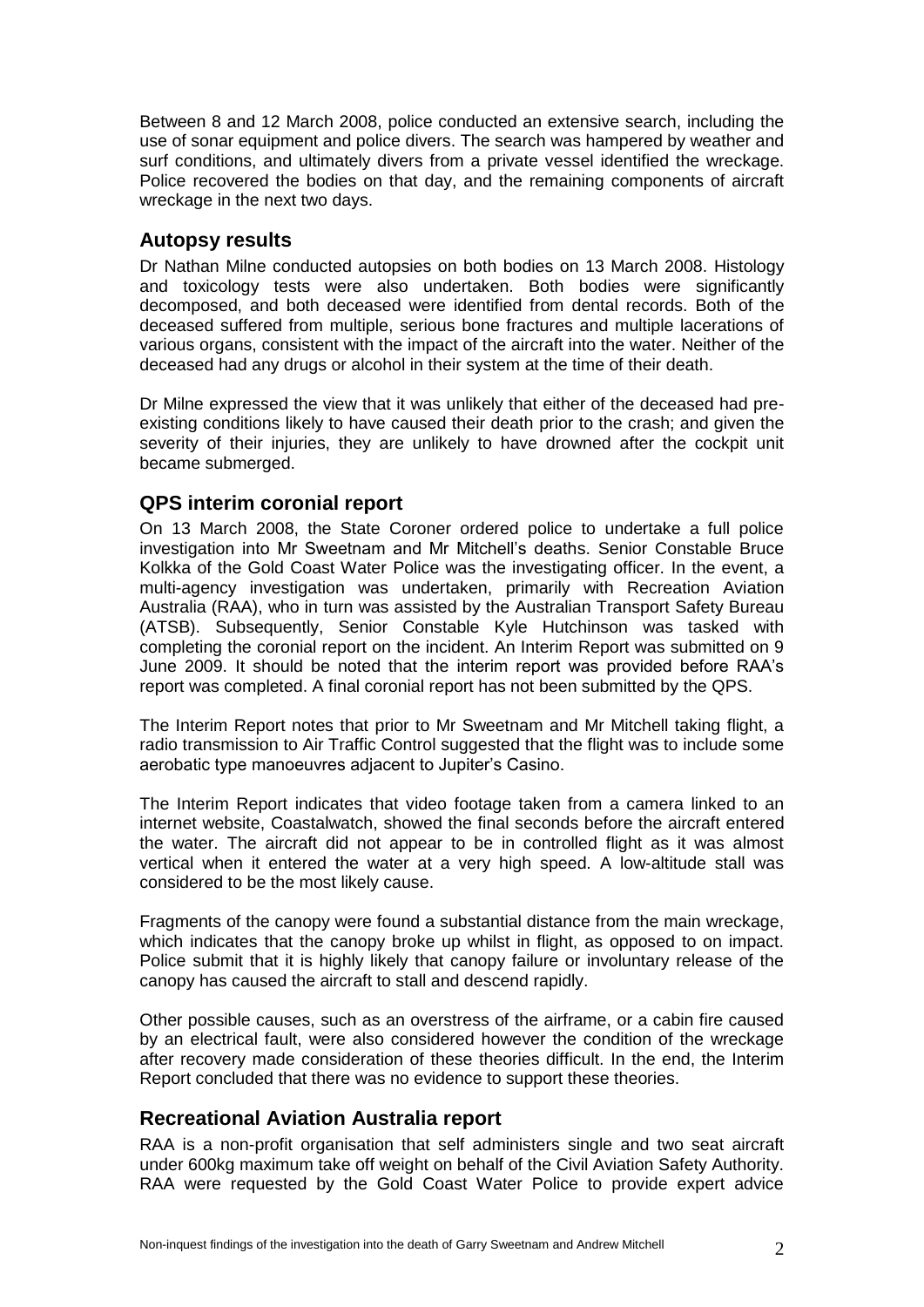regarding the accident. RAA subsequently inspected the wreckage a number of weeks after the accident. A report was then compiled by the CEO, Mr Lee Ungermann.

Mr Ungermann's view was that at 4:02pm, the aircraft conducted one 360 degree turn (analogous to a car going fully around a roundabout), which took approximately 26 seconds. Radar suggests that the turn was approximately 14 degrees per second turn rate at an estimated angle of bank of 45-60 degrees. Shortly afterwards, a rapid reduction in height without a build up of speed occurred. Radar contact was lost at 4:03:27pm whilst the aircraft was at a height of 4,200 feet above sea level.

Mr Ungermann reported that the aircraft impacted the ocean approximately half a nautical mile offshore from Surfers Paradise. Impact occurred in a left wing down, nose low altitude before subsequently sinking to the bottom of the ocean in 17 metres of water. He concluded that the location of the main wreckage site, in relation to the last known radar return, indicates the high probability of an uncontrolled descent from altitude.

The RAA report considered the aircraft in detail. The Zodiac CH 601 XL is a single engine, low wing, metal semi-monocoque aeroplane. The term 'monocoque' refers to an engineering structure whereby the structural strength of the aircraft comes from the skin, or shell of the aircraft, rather than from any internal frame or skeleton. Aircraft VH-ZRS was first registered in May 2006 under the Australian General Aviation Amateur Built Experimental Category (CASA 21.195) and was issued a Special Certificate of Airworthiness experimental design. The aircraft was a demonstration aircraft for Sport Air Aviation Services.

The aircraft was fitted with a Jabiru 3300A engine, which had been fitted when the aircraft was built. The aircraft and engine had undertaken 96 hours of flight time prior to the incident.

#### **Factors which did not cause the crash**

The RAA report considered a number of factors which may have contributed to the accident, but concluded they did not:

- The pilot (Mr Sweetnam) was well known and experienced as a pilot, maintainer, and inspector of amateur built aircraft. The passenger (Mr Mitchell) was licensed as a commercial pilot. Both of the occupants of the aircraft were therefore experienced aviators.
- Weather conditions were normal, with an 18 knot wind from the south-east. Weather was not considered to be a factor in the crash.
- It is possible that with two people on board and a full tank of fuel, the aircraft's maximum takeoff weight might have been exceeded; however there was no evidence to this effect.
- Examination of the engine after the wreckage was recovered suggests that there was no separation of the engine from the aircraft prior to the crash.
- The aircraft had been maintained approximately 27 flying hours prior to the crash, and was not due for further maintenance until it had flown a further 73 hours.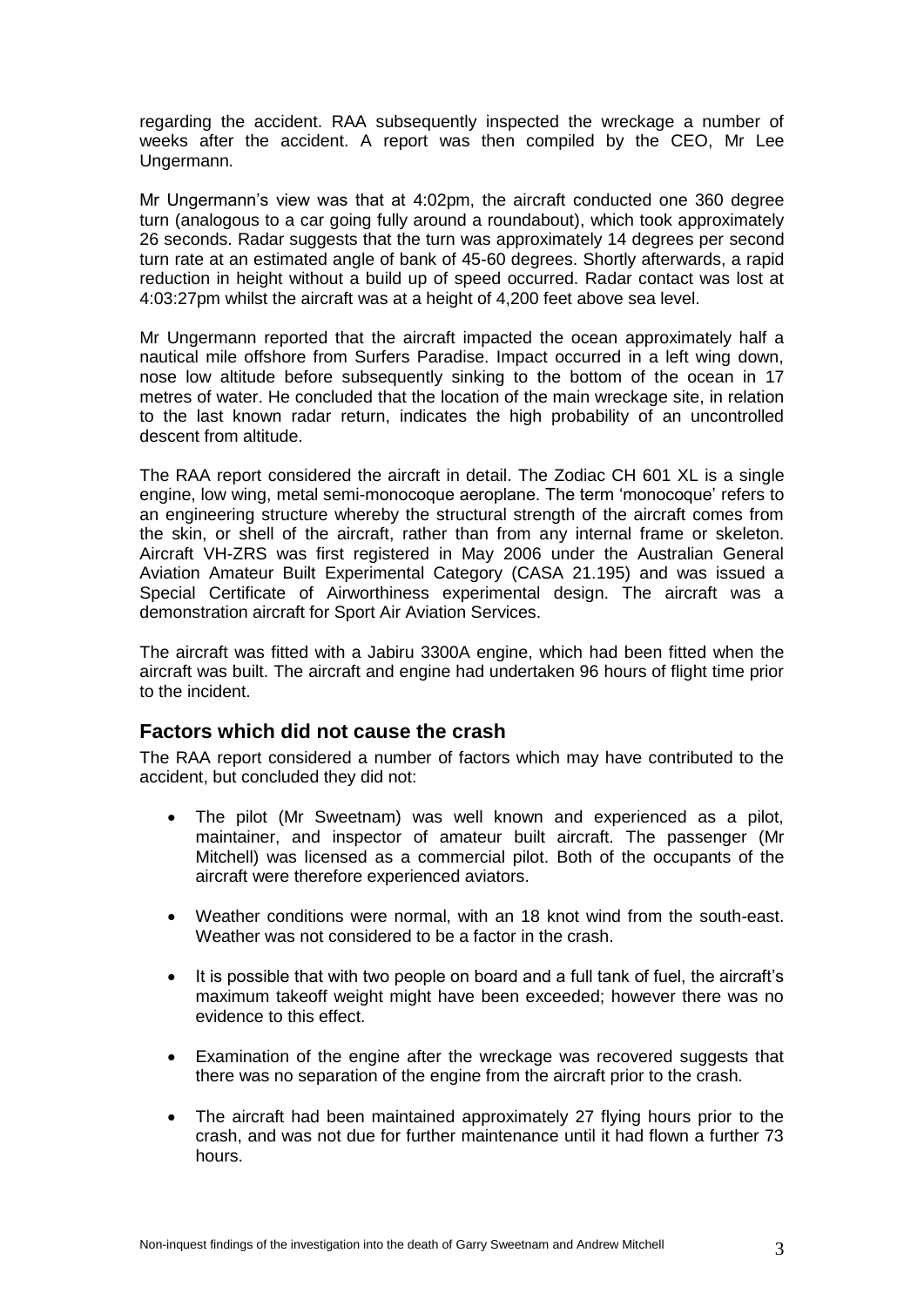- The aircraft's instruments and controls all appear to have been functioning effectively at the time of the crash.
- An elevator separated from the aircraft, but does not demonstrate signs of fatigue or stress fractures. There is no way to know for certain whether the elevator separated from the aircraft in-flight, on impact, or during recovery of the aircraft.
- The propeller of the aircraft appeared to be in good working order.
- The fuel state of the aircraft was unknown, as the fuel system was extensively damaged in the crash.

For completeness, it should be noted at this point that various tests were also undertaken by the ATSB and another organisation, Ecosure, to determine whether bird-strike may have caused the crash. There was no evidence of a bird-strike in this incident.

#### **Focus on the aircraft canopy**

During the RAA investigation, the nature of the wreckage and the history of this aircraft type (see below) led the RAA to focus on the aircraft's canopy, which was fragmented either during the flight, or on impact. Due to the fragmented nature of the canopy and the difficulty in recovery, not all sections of the canopy were recovered. Several fragments of the canopy recovered from the beach, land and rooftop of the Southport Surf Club were sent to ATSB for analysis. Due to the fractured nature of the canopy pieces and the incomplete quantity provided, it was difficult to determine a fracture initiation point and the overall failure mode in flight.

One piece of the canopy was scrutinized further due to the localised impact damage observed. ATSB Report AE-2008-029 concludes that the impact damage sustained by this fractured piece of canopy was initiated from the inside of the canopy.

The canopy rails, which support the canopy, were severely distorted and due to the impact damage it cannot be ascertained if the metal canopy structure failed in flight. However the internals of the left hand side of the canopy latch appeared functional upon inspection.

Due to the type of canopy latch used in the Zodiac CH 601 XL and its normally concealed nature, it was difficult to ascertain its position when the canopy is lowered into the flying position and locked. Numerous reports of the canopy latching mechanism failing in flight due to incorrect operation are documented. A further report indicates similar canopy latching mechanisms failing under side or torsional load in turbulent flight conditions, leading to aircraft pitch instability.

The RAA report made the following relevant findings about the incident:

- $\circ$  The aircraft experienced turbulent airflow over the elevator disrupting pitch control while sections of the canopy failed under torsional load venting the cockpit to the outside airflow. This decreased the controllability of the aircraft by disrupting the airflow over the aircraft control surfaces of the elevator and rudder.
- $\circ$  The location of the canopy pieces, in relation to the final location of the aircraft after impact with the ocean, was consistent with a high altitude departure of the fractured pieces from the aircraft structure.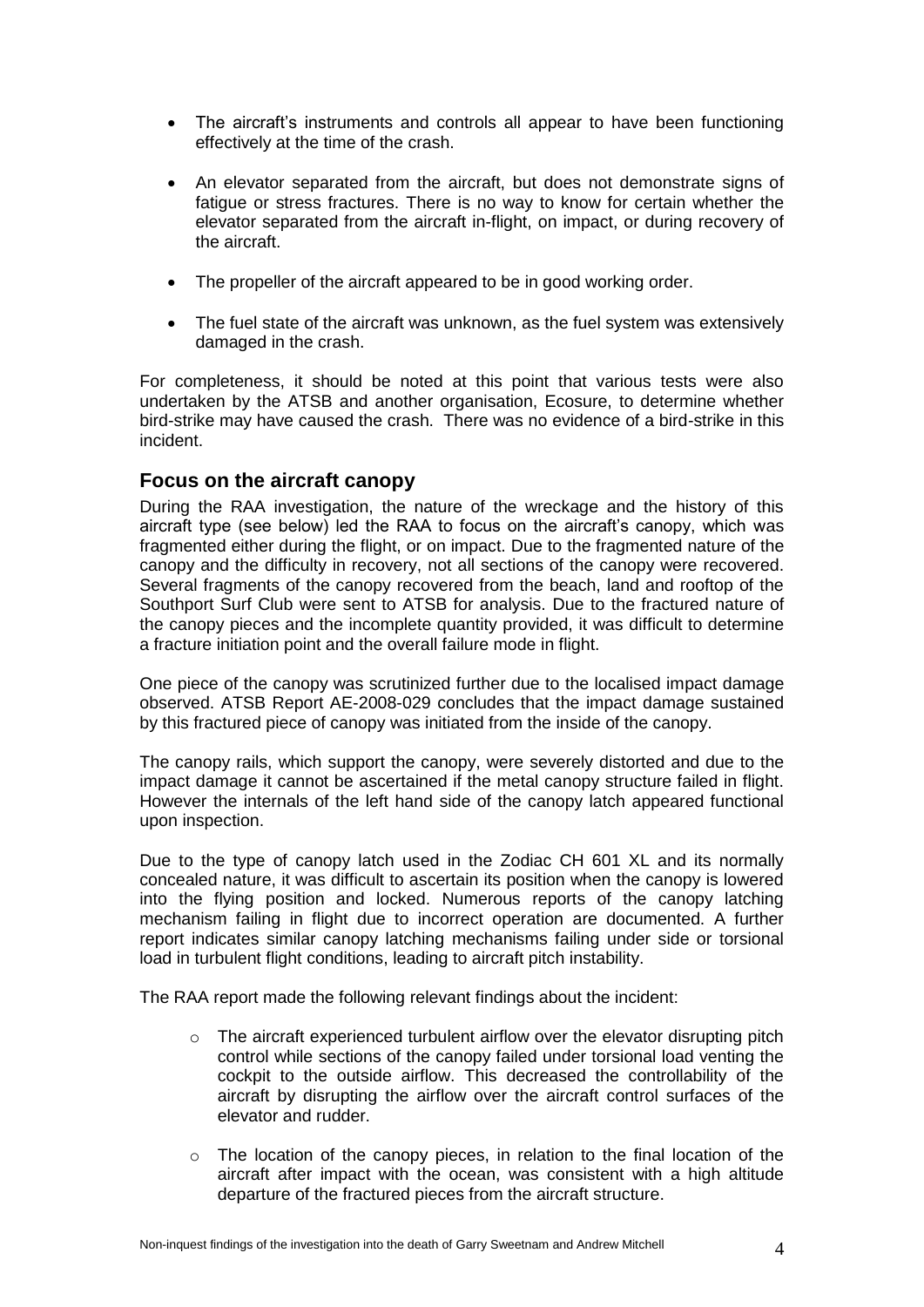$\circ$  Unfortunately, it cannot be ascertained if a loss of aircraft control led to overstress of the airframe and canopy, initiating the in-flight failure of the canopy. It may also be possible that an unintentional canopy release in flight led to subsequent control difficulties and eventual loss of aircraft control. It is highly unlikely that the flaps were deployed at the initial point in which the in-flight event commenced. The selection of the flap may have occurred to assist the pilot to recover control of the aircraft. It is possible that this may have further exacerbated the forward pitching moment and contributed to a further loss of longitudinal control.

Among its recommendations, the RAA recommended that the aircraft manufacturer supply an alternative canopy retrofit kit to all customers of Zenith CH601 XL aircraft. The RAA recommended that this alternative design should be approved by an independent engineer for use with special emphasis on redesign of the latching mechanism and visual confirmation from the cockpit of locked status.

Most importantly, on 13 January 2009, RAA released a Recreational Aircraft Airworthiness Notice to all Zenair Zodiac XL owners in Australia in relation to the fitment of a secondary canopy latching mechanism. This safety measure is designed to prevent the unwanted opening of the aircraft canopy in-flight. The Notice states that the canopy in the aircraft is of a relatively light construction and is prone to distortion during flight, which can cause the latches to release. In addition, the locking mechanism can be latched without locking adequately. All owners and operators were required to manufacture and fit a secondary locking mechanism to the canopy, which has the capacity for 'quick release' in case of an emergency. It was also recommended that the aircraft be fitted with the upgraded locking mechanism available from the aircraft manufacturer in addition to the requirement listed above. Consideration was also to be given to replacement of the complete canopy with a heavier modified type.

#### **ATSB Report, June 2009**

In June 2009, the ATSB published a transport safety report detailing its examination of several pieces of canopy from the aircraft (only a small proportion of the total canopy material had been recovered).

One of the canopy pieces showed a central puncture, approximately 20-25mm in size. Under the stereo-microscope at high magnifications, a series of radiating river lines were observed extending from the inner surface through to the outer surface. This suggested that the puncture had originated on the inner surface and propagated through to the outer surface. The fracture features also suggested that the canopy had been punctured from a single impact event of short duration.

Numerous discrete indentations surrounding the puncture were also noted on the inner surface of the canopy fragment. Minor cracks were observed to have initiated from some of the indents. Detailed examination of the fracture surfaces from the other five canopy piece revealed features consistent with brittle fracture. No evidence of any pre-existing damage such as fatigue cracking, or other anomalous features were found.

Examination of the recovered canopy items and an assessment of their distribution in relation to where the aircraft impacted the sea, suggested that the canopy had failed catastrophically and was lost from the aircraft during flight. The location and confined spread of the recovered canopy pieces suggested that the canopy breakup occurred at an altitude and position close to where the aircraft was last observed on radar.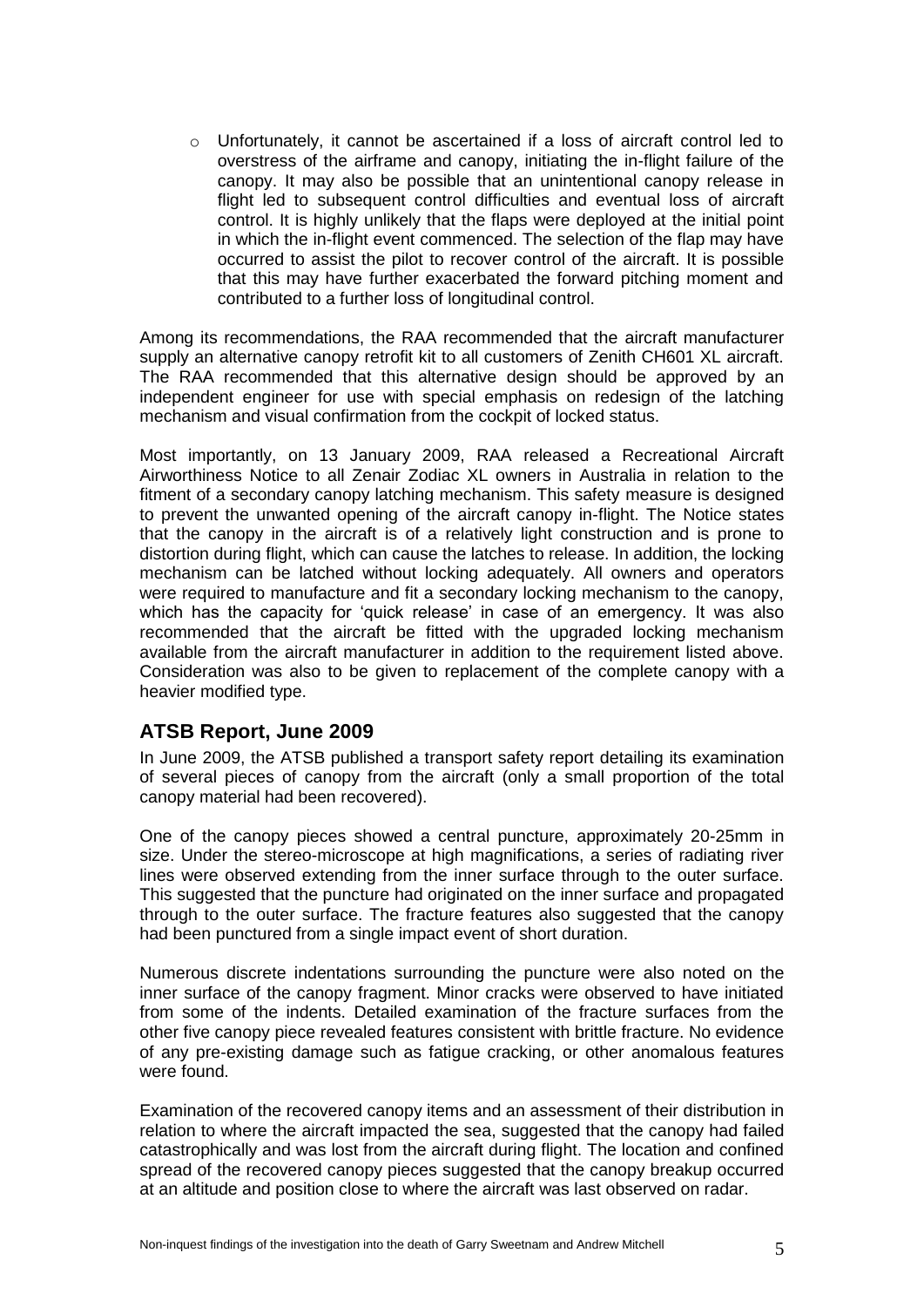Whilst only a small portion of the canopy was available for examination, the fracture surfaces of those fragments presented an entirely brittle fracture mechanism. In the absence of manufacturing or mechanical defects, and assuming no significant material degradation had occurred in the time following canopy manufacture, it can be suggested that structural failure of the canopy occurred from exposure to overstress conditions during flight. It could not be established whether the canopy breakup occurred in controlled flight, or after control of the aircraft had been lost.

It was also noted that whilst five of the fragments recovered were 'undamaged', one of the canopy fragments had been punctured from the internal surface. Fracture surface morphology around this region suggested that the canopy had been punctured in an outward manner. Numerous related indentations were also located around the puncture on the internal surface and small cracks had initiated from some of those sites due to repeated impact loading. Given the confined spread of that damage, it is probable that the puncture had been produced by an object from within the cockpit while the canopy was still intact.

#### **History of crashes involving Zodiac 601XL aircraft**

Unfortunately the coronial investigation into this accident revealed an extensive history, in Australia and overseas, of aircraft crashes involving this aircraft type.

The majority of these fatal incidents involved issues with the structure of the aircraft, in particular the wings and control surfaces, resulting in the wings 'folding up' or separating from the aircraft in flight. There is no suggestion that this occurred in the current case.

Another issue in relation to the Zodiac is the potential for the canopy of the aircraft to open, more or less spontaneously, during flight. Several instances of this occurring in Australia have been reported to the RAA. In addition, internet pilot forums include discussions on both the propensity of the Zodiac canopy to fail, and on various makeshift ways to prevent this from occurring. Following the deaths of Mr Sweetnam and Mr Mitchell, the RAA released the airworthiness notice indicated above. Importantly, no further canopy failures have been reported in Australia since that time.

The RAA was subsequently asked to report specifically on in-flight canopy failures in the Zodiac CH601 XL. The RAA advised:

*A review of accidents and incidents involving CH601 aircraft on the Aviation Safety Network by the online provider, Flight Safety Foundation indicated that there have been a total of 34 incidents and accidents outside of Australia since January 2009. Two of these referenced canopies opening in flight.* 

*In Australia, RAA have received 11 incident and accident reports involving the CH601 aircraft. An accident involving a possible canopy detachment occurred in December 2008. More recently, an incident occurred on 31January 2013. In this instance, the builder had opted to construct the canopy to hinge from the side (not from the front as it was in the VH-ZRS). Given the canopy does not hinge from the front, the existing Airworthiness Directive, issued after this incident, to attach a secondary latch does not apply to this aircraft. RAA is following up and discussing this incident with the owner to determine whether further modifications may be required to this type of design.*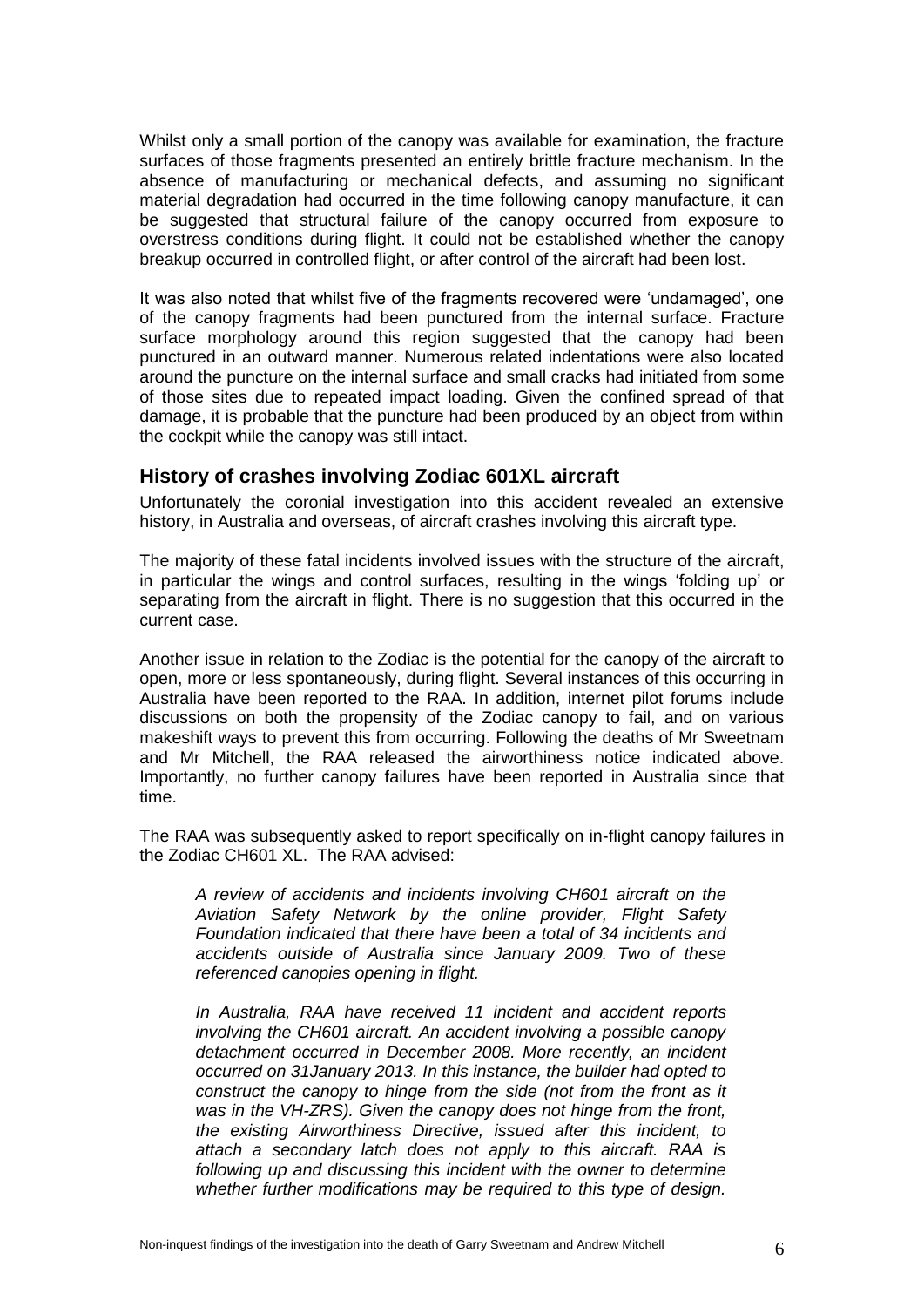*Consideration is also being given as to whether the Airworthiness Directive will need to be updated to require secondary latches to be fitted to all configurations of 601XL canopies.* 

#### **Final police coronial report**

Investigating Officer, Senior Constable Hutchinson subsequently provided a final Police Coronial report, dated 18 February 2014, to be considered in conjunction with the interim report previously submitted on 3 July 2009.

Accordingly, Officer Hutchinson submitted that the following relevant findings could be made in this matter:

- o In relation to the further information supplied by the RAA, Officer Hutchinson notes that it has been reported in instances where the canopy of a CH601XL opens in-flight, a large vacuum sucks objects out of the cockpit with some force. In an incident in the United States on 29 March 2013, a student pilot, who failed to secure his seatbelt, was sucked out of the cockpit when a canopy opened in-flight. The instructor was able to resecure the canopy latch and safely land the aircraft. In this incident, it was noted that the canopy gradually opened before the securing latch failed.
- $\circ$  The relevance of this new information relates to the results of the analysis conducted by the ATSB with respect to canopy fragments located after the crash of VH-ZRS. The analysis gave some indication that the canopy was struck and fractured from inside the cockpit. Officer Hutchinson submits that it is probable that objects from within the cockpit were sucked out and struck the inner surface of the canopy after the canopy detached from a secure position. This lends weight to the suggestion that the canopy failed first in flight and the subsequent stalling of the aircraft occurred as a probable consequence of the canopy opening in-flight.
- o Officer Hutchinson maintains his opinion that the cause of the crash of VH-ZRS was the failure of the canopy latching mechanism to secure the canopy in-flight. The subsequent stalling effect of the open canopy on the elevator surfaces of the tail section caused the aircraft to dive rapidly. The pilot may have recovered from the dive momentarily before the aircraft entered into an unrecoverable dive and crashed to the sea.

#### **Final advice from RAA**

At the conclusion of the coronial investigation, Mr Ungermann of the RAA was requested to provide further advice, specifically on the question of whether it is more likely that a structural failure (or failure of the control surfaces), or alternatively a canopy failure, caused this crash. The RAA sourced advice from Mr Ungermann (who now works for CASA). Mr Ungermann's advice was that the actions of the aircraft on loss of control (an immediate pitch downwards) were consistent with a canopy failure, and inconsistent with other forms of structural failure.

### **Conclusions**

The circumstances surrounding this aircraft crash, which caused Mr Sweetnam and Mr Mitchell's death on 7 March 2008, have been thoroughly and professionally investigated by the police and RAA. I am satisfied that the conclusions reached by the RAA and police are appropriate and accord with the evidence retrieved from the scene.